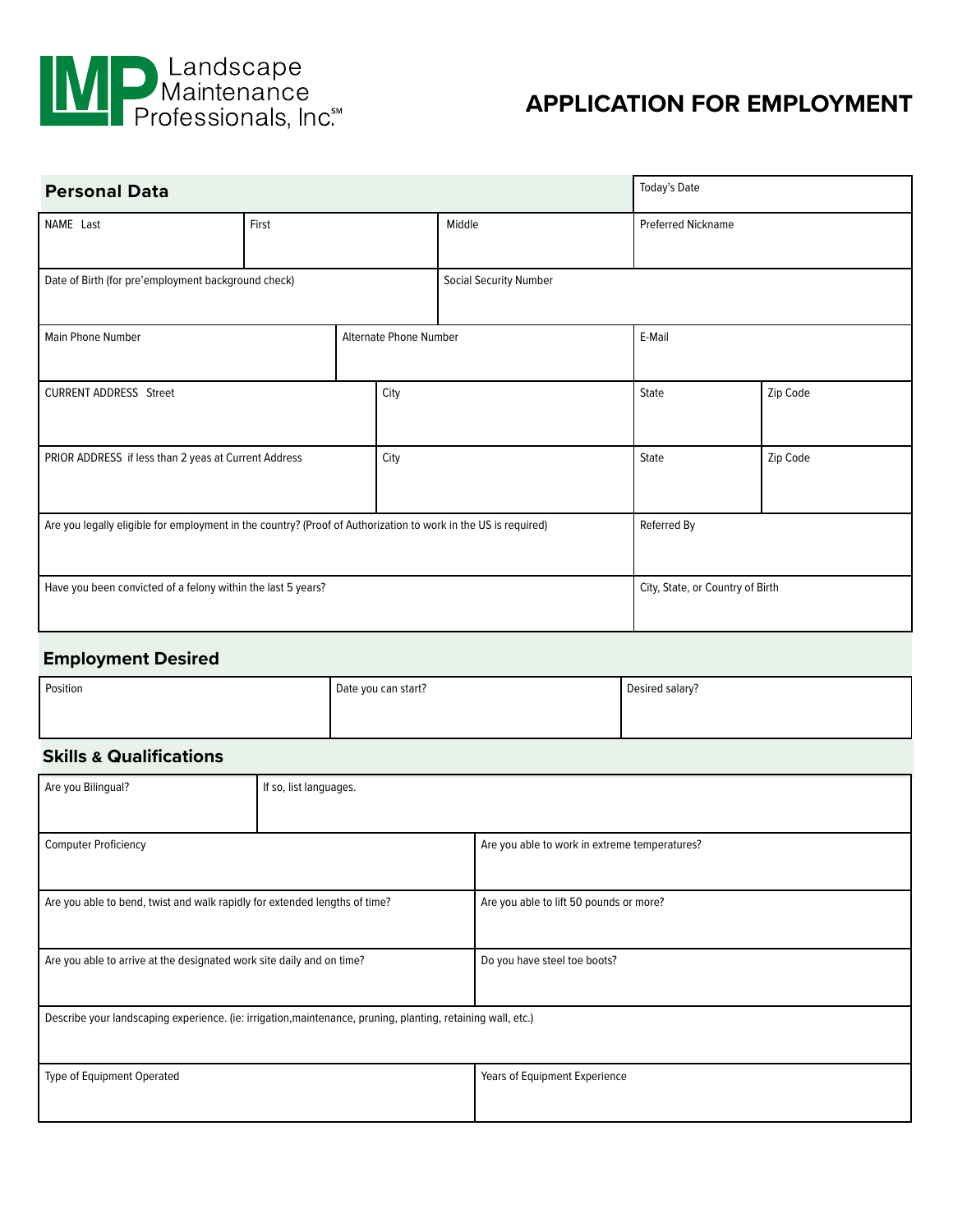

## **Education History**

|             | School | City, State   Country | <b>Years Attended</b> | Did you graduate? | Course of Study   Degree |
|-------------|--------|-----------------------|-----------------------|-------------------|--------------------------|
| High School |        |                       |                       |                   |                          |
| College     |        |                       |                       |                   |                          |
| Other       |        |                       |                       |                   |                          |
| Other       |        |                       |                       |                   |                          |

### **Driving Qualification**

| Do you have reliable transportation to and from work? | Do you have a valid driver's license? |           |
|-------------------------------------------------------|---------------------------------------|-----------|
|                                                       |                                       |           |
| License # (if required for position)                  | State                                 | Exp. Date |
| Do you have a Commercial Driver's License?            | If yes, what type?                    |           |

#### **Employment History**

| Start                              |             | End                                         |       |  |
|------------------------------------|-------------|---------------------------------------------|-------|--|
| Employer                           |             | Phone                                       |       |  |
| Summarize nature of work performed |             |                                             |       |  |
| Reason for leaving                 |             | May we contact this employer for reference? |       |  |
| Start                              |             | End                                         |       |  |
| Employer                           |             | Phone                                       |       |  |
| Summarize nature of work performed |             |                                             |       |  |
| Reason for leaving                 |             | May we contact this employer for reference? |       |  |
| Start                              |             | End                                         |       |  |
| Employer                           |             | Phone                                       |       |  |
| Summarize nature of work performed |             |                                             |       |  |
| Reason for leaving                 |             | May we contact this employer for reference? |       |  |
| <b>References</b>                  |             |                                             |       |  |
| <b>Full Magazine</b>               | $C$ and $C$ | Desition   Deletionalista                   | Dhana |  |

| Full Name | Company | Position   Relationship | Phone |
|-----------|---------|-------------------------|-------|
| Full Name | Company | Position   Relationship | Phone |
| Full Name | Company | Position   Relationship | Phone |